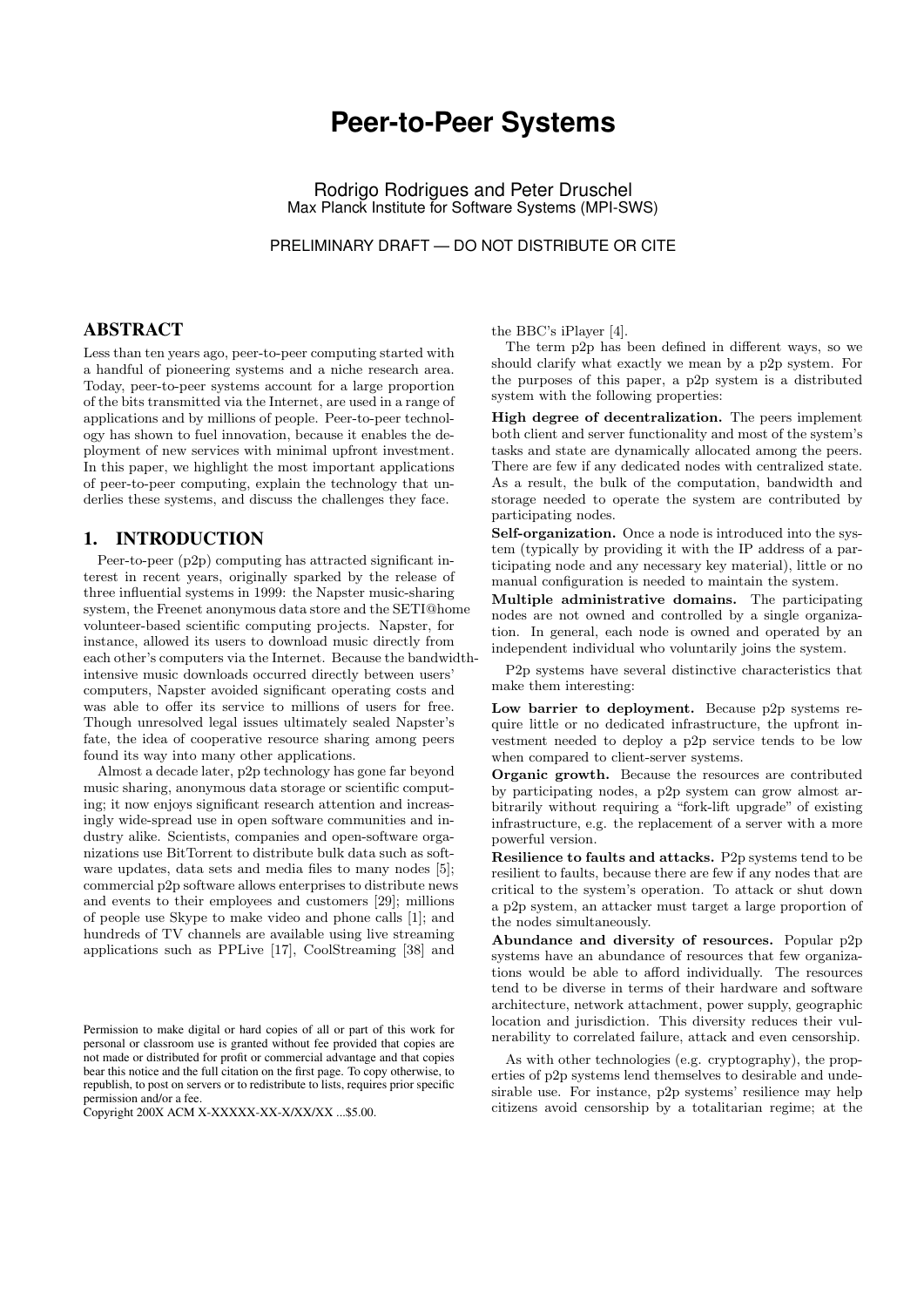same time, it can be abused to place criminal activity outside the law's reach. The scalability of a p2p system can be used to disseminate a critical software update efficiently at a planetary scale, but can also be used to facilitate the illegal distribution of copyrighted content.

Despite having acquired a negative reputation for some of its initial purposes, p2p technologies are increasingly being used for legal applications with enormous business potential, and there is consensus about their ability to lower the barrier for the introduction of innovative technologies. Nevertheless, p2p technology faces many challenges. The decentralized nature of p2p systems raises concerns about manageability, security and law enforcement. Moreover, p2p applications are affecting the traffic experienced by Internet service providers (ISPs) and threaten to disrupt the current Internet economics. In this paper, we will briefly sketch important highlights of the technology, its applications and the challenges it faces.

## 2. APPLICATIONS

In this section we discuss some of the most successful p2p systems and also mention promising p2p systems that have not yet received as much attention.

## 2.1 Sharing and distributing files

Presently, the most popular p2p applications are file sharing (e.g. eDonkey) and bulk data distribution (e.g. BitTorrent). Data transmitted via these systems currently account for a large fraction of all traffic on the Internet [28].

Both types of systems can be viewed as successors of Napster. In Napster, users shared a subset of their disk files with other participants, who were able to search for keywords in the file names. Users would then download any of the files in the query results directly from the peer that shared it.

Much of the content shared by Napster users was music, which led to copyright infringement lawsuits. Napster was found guilty and had to shut down its services. Simultaneously, a series of similar p2p systems appeared, most notably Gnutella and FastTrack (better known by one of its client applications, Kazaa). Gnutella, unlike Napster, has no centralized components and is not operated by any single entity (perhaps in part to make it harder to prosecute).

The desire to reduce the download time for very large files lead to the design of BitTorrent [10]. BitTorrent enables a large set of users to download bulk data quickly and efficiently. The system uses spare upload bandwidth of concurrent downloaders and peers who already have the complete file (either because they are data sources or have finished the download) to assist other downloaders in the system. Unlike file sharing applications, BitTorrent and other p2p content distribution networks do not include a search component, and users downloading different content are unaware of each other, since they form separate networks. The protocol is widely used for disseminating data, software, or media content.

## 2.2 Streaming media

An increasingly popular p2p application is streaming media distribution and IPTV (delivering digital television service over the Internet). As in file sharing, the idea is to leverage the bandwidth of participating clients to avoid the bandwidth costs of server-based solutions.

Streaming media distribution has stricter timing requirements than downloading bulk data, because data must be delivered before the playout deadline to be useful.

Example systems include academic efforts with widespread adoption such as PPLive [17] and CoolStreaming [38], and commercial products such as BBC's iPlayer [4] and Skinkers LiveStation [29].

## 2.3 Telephony

Another major use of p2p technology on the Internet is for making audio and video calls, popularized by the Skype application. Skype exploits the resources of participating nodes to provide seamless audiovisual connectivity to its users, regardless of their current location or type of Internet connection. Peers assist those without publicly routable IP addresses to establish connections, thus working around connectivity problems due to firewalls and network address translation, without requiring a centralized infrastructure that handles and forwards calls. As of 2008, Skype's website claims 276 million registered users; more than 10 million users are shown as online on a typical weekday [1].

## 2.4 Volunteer computing

A fourth important p2p application is volunteer computing. In these systems, users donate their spare CPU cycles to scientific computations, usually in fields such as astrophysics, biology, or climatology. The first system of this type was SETI@home. Volunteers install a screen saver that runs the p2p application when the user is not active. This application downloads blocks containing observational data collected at the Arecibo radio telescope from the SETI@home server. Then the application analyzes this data, searching for possible radio transmissions, and sends the results back to the server.

The success of SETI@home and similar projects led to the development of the BOINC platform [3], which has been used to develop many cycle-sharing p2p systems in use today. At the time of this writing, BOINC has more than half a million active peers computing on average more than 1 PFLOPS (10<sup>15</sup> floating-point operations per second). For comparison, a modern PC performs on the order of a few tens of GFLOPS, about 5 orders of magnitude fewer, and the world's fastest supercomputer as of 2008 has a similar performance of 1 PFLOPS.

## 2.5 Other applications

Other types of p2p application have seen significant use, at least temporarily, but have not reached the same levels of adoption as the systems we described above. Among them are applications that leverage peer-contributed disk space to provide distributed storage. Freenet [9] aims to combine distributed storage with content distribution, censorship resistance and anonymity. It is still active, but the properties of the system make it difficult to estimate its actual use. MojoNation [36] was a subsequent project for building a reliable p2p storage system, but it shut down after it was unable to ensure the availability of data due to unstable membership and other problems.

P2p Web content distribution networks (CDNs) such as CoralCDN [16] and CoDeeN [35] were deployed as research prototypes but gained widespread use. In these systems, a set of cooperating users form a network of web caches and name servers that replicates web content as users access it,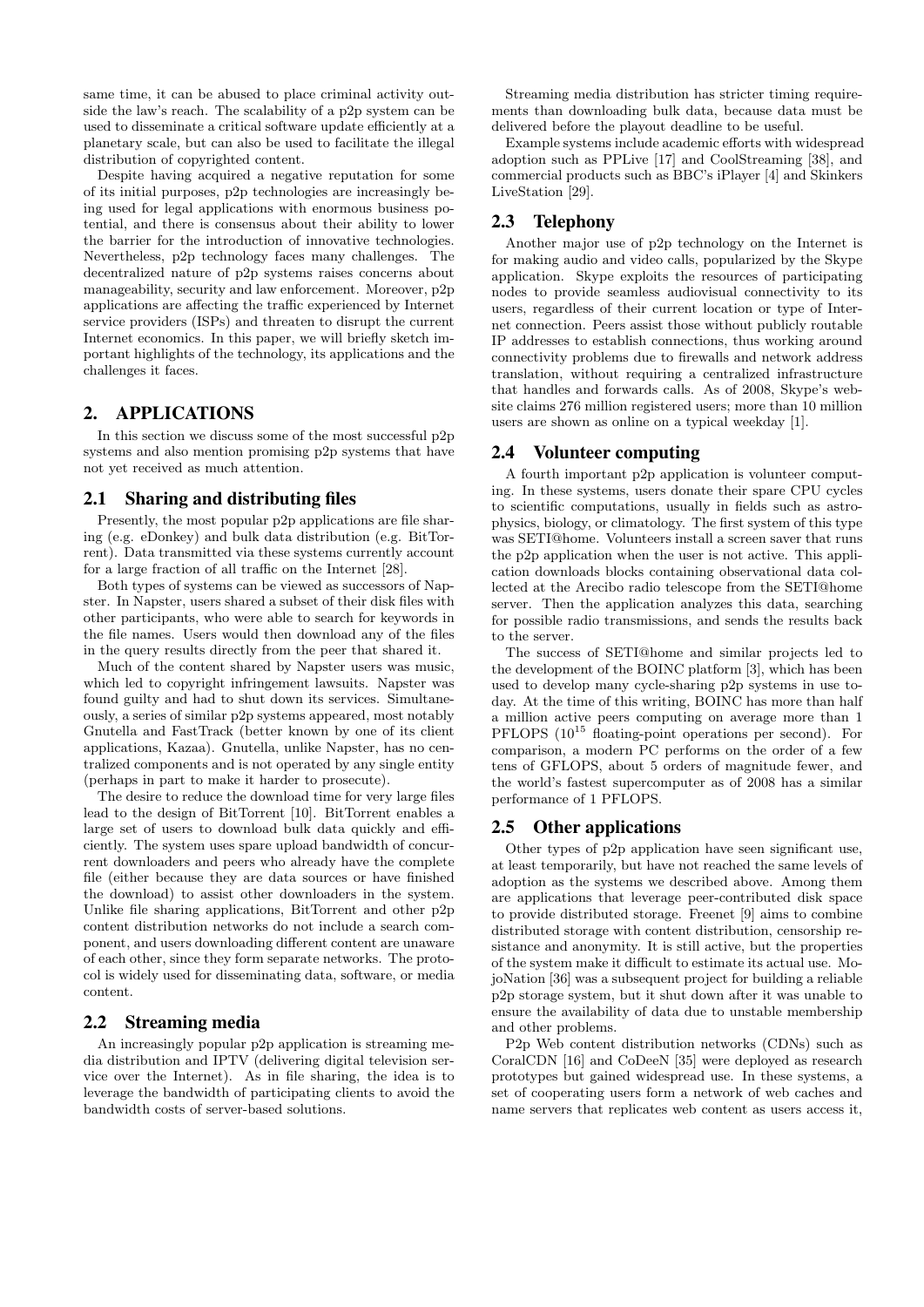thereby reducing the load on servers hosting popular content. During its peak usage, CoralCDN received up to 25 million hits per day from 1 million unique IP addresses.

Many more p2p systems have been designed and prototyped, but either were not deployed publicly or had small deployments. Examples include systems for distributed data monitoring, management and mining [25, 37], massively distributed query processing [19], cooperative backup [11], bibliographic databases [33], serverless email [23], and archival storage [22].

Technology developed for p2p applications has also been incorporated into other types of systems. One such example is Dynamo [13], a distributed storage system developed by Amazon, which offers a scalable, self-organizing, and robust storage substrate to many of Amazon's services and applications. Even though it is not a p2p system by our definition because all nodes belong to the same administrative domain, Dynamo uses p2p technology such as distributed hash tables (DHTs), which we will explain in the next section.

While p2p systems are a recent invention, technical predecessors of p2p systems have existed for a long time. Early examples include the NNTP and SMTP news and mail distribution systems. Like p2p systems, these are mostly decentralized systems that rely on resource contributions from their participants. However, the peers in these systems are organizations and the protocols are not self-organizing.

## 2.6 Summary

While the earliest and most visible p2p systems were mainly file sharing applications, current uses of p2p technology are much more diverse and include the distribution of data, software, media content, as well as Internet telephony and scientific computing. Moreover, an increasing number of commercial services and products rely on p2p technology.

## 3. HOW DO P2P SYSTEMS WORK?

In this section, we sketch some of the most important techniques that make p2p systems work. Our intention is to provide representative examples of the most interesting techniques, rather than try to be exhaustive or precise about a particular system or protocol.

## 3.1 Architecture of p2p systems

We can broadly categorize the architecture of p2p systems according to the presence of centralized components in the system design.

## *3.1.1 Partly centralized p2p systems*

Partly centralized p2p systems have a dedicated controller node that maintains the set of participating nodes and controls the system. For instance, Napster had a web site that maintained the membership and a content index; early versions of BitTorrent have a "tracker", which is a node that keeps track of the set of nodes uploading and downloading the same content, and periodically provides nodes with a set of peers they can connect to [10]; the BOINC platform for volunteer computing has a site that maintains the membership and assigns compute tasks [3]; and Skype has a central site that provides log-in, account management and payment.

Resource-intensive operations like transmitting content or computing application functions do not involve the controller. Like general p2p systems, partly centralized p2p systems can provide organic growth and abundant resources. However,

they do not necessarily offer the same scalability and resilience because the controller forms a potential bottleneck and a single point of failure and attack. Partly centralized p2p systems are relatively simple and can be managed by a single organization via the controller.

#### *3.1.2 Decentralized p2p systems*

In a decentralized p2p system, there are no dedicated nodes that are critical for the operation of the system. Decentralized p2p systems have no inherent bottlenecks and can potentially scale arbitrarily. Moreover, the lack of dedicated nodes makes them potentially resilient to failure, attack and legal challenge.

In some decentralized p2p systems, nodes with plenty of resources, high availability and a publicly routable IP address act as supernodes. Supernodes have additional responsibilities, such as acting as a rendez-vous point for nodes behind firewalls, storing state or keeping an index of available content. Supernodes can increase the efficiency of a p2p system, but may also increase its vulnerability to node failure.

Next, we discuss the fundamental technical problems that are addressed by p2p systems, and show how the appropriate functions are implemented in different types of p2p systems.

## 3.2 Overlay maintenance

P2p systems maintain an overlay network, which can be thought of as a directed graph  $G = (N, E)$ , where N is the set of participating computers and  $E$  is a set of *overlay* links. A pair of nodes connected by a link in  $E$  is aware of each other's IP address and communicates directly via the Internet. Next, we discuss how different types of p2p systems maintain their overlay.

In partly centralized p2p systems, new nodes join the overlay by connecting to the controller located at a well-known domain name or IP address (it can be, for instance, hardcoded in the application). Thus, the overlay initially has a star-shaped topology with the controller at the center. Additional overlay links may be formed dynamically among participants that have been introduced by the controller.

In decentralized overlays, newly joining nodes are expected to obtain, through an outside channel, the network address (e.g. IP address and port number) of some node that already participates in the system. The address of such a bootstrap node can be obtained, for instance, from a web site. To join, the new node contacts the bootstrap node.

We distinguish between systems that maintain an *unstruc*tured or a structured overlay network.

#### *3.2.1 Unstructured overlays*

In an unstructured p2p system, there are no constraints on the links between different nodes, and therefore the overlay graph may have an arbitrary structure. In a typical unstructured p2p system, a newly joining node forms its initial links by repeatedly performing a random walk through the overlay starting at the bootstrap node and requesting a link to the node where the walk terminates. Nodes acquire additional links (e.g., by performing more random walks) whenever their number of overlay links falls below the desired minimum; they refuse link requests when their current degree is at its maximum.

The minimum node degree is typically chosen to maintain connectivity in the overlay despite node failures and mem-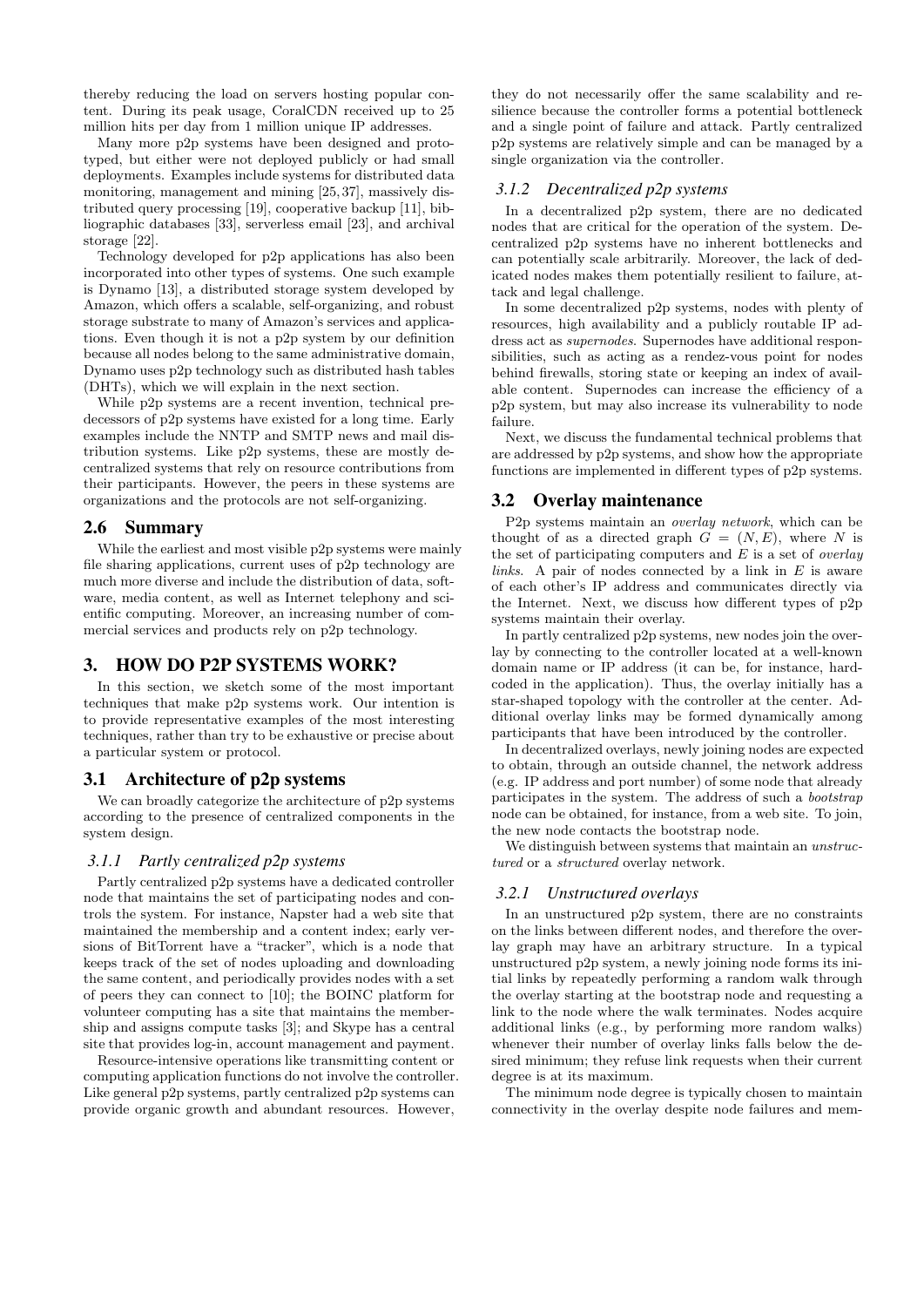

Figure 1: Example KBR implementation

bership churn. A maximum degree is maintained to bound the total overhead associated with maintaining overlay links.

#### *3.2.2 Structured overlays*

In a structured overlay, each node has a unique identifier in a large numeric key space, e.g., the set of 160-bit integers. Identifiers are chosen in a way that makes them uniformly distributed in that space. The overlay graph has a specific structure; a node's identifier determines its position within that structure and constrains its set of overlay links.

Keys are also used when assigning responsibilities to nodes. The key space is divided among the participating nodes, such that each key is mapped to exactly one of the current overlay nodes via a simple function. For instance, a key may be mapped to the node whose identifier is the key's closest counterclockwise successor in the key space. In this technique the key space is considered to be circular (i.e., the id zero succeeds the highest id value) to account for the fact that there may exist keys greater than all node identifiers.

The overlay graph structure is chosen to enable efficient key-based routing. Key-based routing implements the primitive  $KBR(n_0, k)$ . Given a starting node  $n_0$  and a key k, KBR produces a path, i.e. a sequence of overlay nodes that ends in the node responsible for k. As will become clear in subsequent sections, KBR is a powerful primitive with many applications.

Many implementations of key-based routing exist [18, 26, 32]. In general, they strike a balance between the amount of information required at each node and the number of forwarding hops required to deliver a message. Typical implementations require an amount of per-node state and a number of forwarding hops that are both logarithmic in the size of the network.

Figure 1 illustrates an example of a key-based routing scheme. Node 65a1fc invokes KBR with the key d46a1c, producing a route via a sequence of nodes whose ids share increasingly longer prefixes with the key. Eventually the message reaches the node with id  $d462ba$ , which has sufficient knowledge about its neighboring nodes to determine that it is responsible for the target key. Though not depicted, the reply can be forwarded directly to the invoking node.

## *3.2.3 Summary*

We have seen how the overlay network is formed and maintained in different types of p2p systems. In partly centralized p2p systems, the overlay formation is operated by the controller. In the remaining p2p systems, overlay maintenance is fully decentralized. Compared to an unstructured overlay network, a structured overlay network invests additional resources to maintain a specific graph structure. In return, structured overlays are able to perform key-based routing efficiently.

The choice between an unstructured and a structured overlay depends on how useful key-based routing is for the application, and also on the relative frequency of overlay membership events. Maintaining the topology of a structured overlay in a high churn environment has an associated cost, which, despite being relatively low in systems with logarithmic per-node state, may not be worth paying for an application that does not require the efficiency of key-based routing.

Some p2p systems use both structured and unstructured overlays. A recent ("trackerless") version of BitTorrent, for instance, uses key-based routing to choose tracker nodes, but builds an unstructured overlay to disseminate the content.

## 3.3 Distributed state

Most p2p systems maintain some distributed state. Without loss of generality, we consider the system's state (including any application data) as a collection of objects with unique keys. Maintaining this collection of state objects in a distributed manner, that is, providing mechanisms for object placement and locating objects, are key tasks in such systems.

#### *3.3.1 Partly centralized systems*

In partly centralized p2p systems, an object is typically stored at the node that inserted the object, as well as any nodes that have subsequently downloaded the object. The controller node maintains information about which objects exist in the system, their keys, names and other attributes, and which nodes are currently storing those objects. Queries for a given key, or a set of keywords that match an object's name or attributes, are directed to the controller, which responds with set of nodes from which the corresponding object(s) can be downloaded.

#### *3.3.2 Unstructured systems*

As in partly centralized systems, content is typically stored at the node that introduced the content to the system, and replicated at other downloaders. To make it easier to find content, some systems place copies of (or pointers to) an inserted object on additional nodes, for instance, along a random walk path through the overlay.

To locate an object, a querying node typically floods a request message through the overlay. The query can specify the desired object by its key or its metadata (e.g. keywords). A node that receives a query and has a matching object (or a pointer to a matching object), responds to the querying node. Figure 2 illustrates this process. In this case, node I inserts an object into the system and holds its only copy, but inserts pointers to the object on all nodes along a random walk that ends in node  $R$ . When node  $S$  tries to locate the object, it floods a query, first, to all nodes that are at a distance of one hop, then to all nodes that are two hops away. In the last step the query reaches node  $R$ , which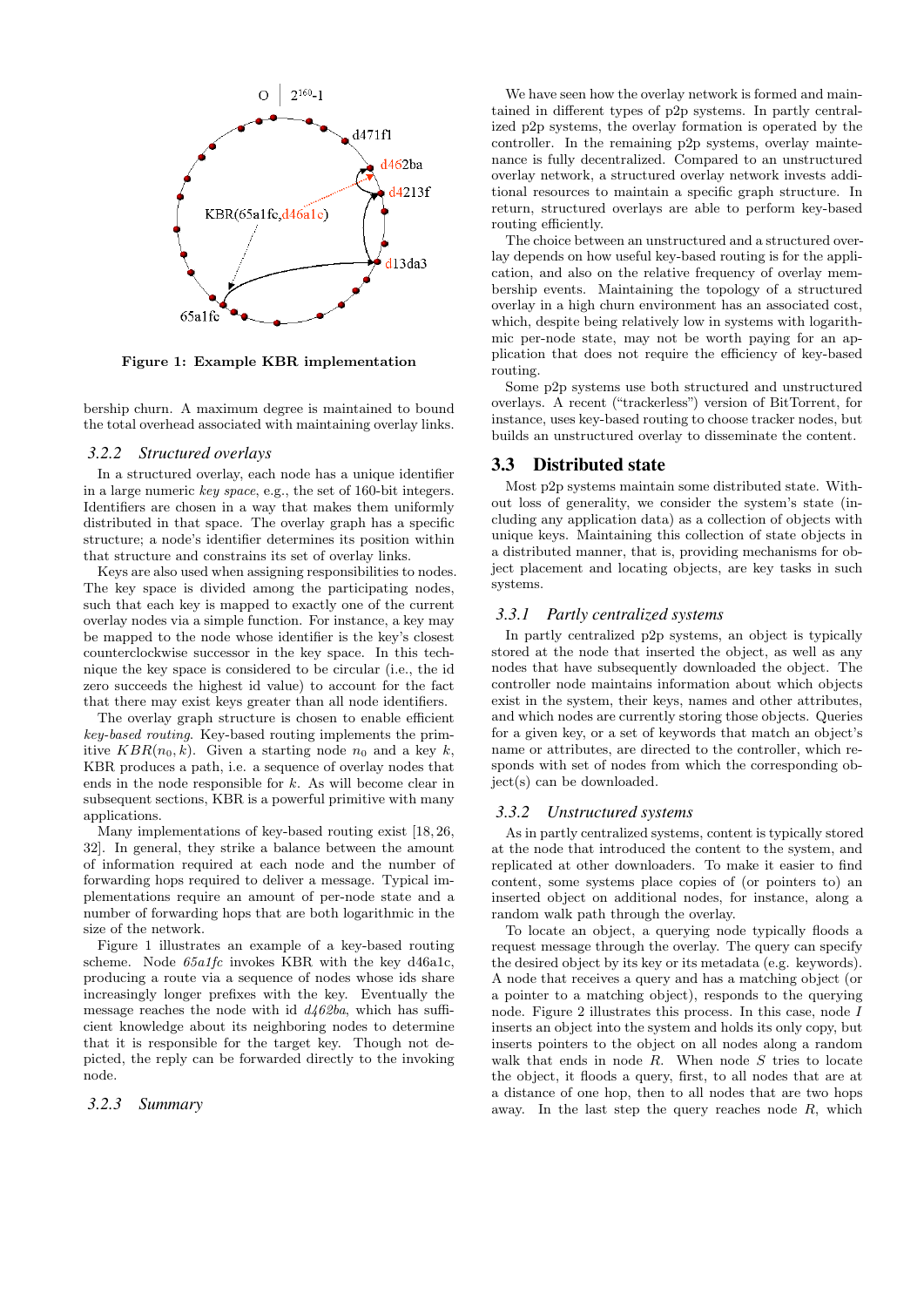

Figure 2: Locating objects in unstructured overlays

returns the address of I.

Often, the scope of the flood (i.e., the maximal number of hops from the querying nodes that a flood message is forwarded) is limited to trade recall (the probability that an object that exists in the system is found) for overhead (the number of messages required by the flood). An alternative to flooding is for the querying node to send a request message along a random walk through the overlay.

Gnutella was the first example of a decentralized, unstructured network that used flooding to locate content in a file sharing system.

## *3.3.3 Structured Overlays*

In structured overlays, distributed state is maintained using a distributed hash table (DHT) abstraction. The DHT has the same put/get interface as a conventional hash table. Inserted key/value pairs are distributed among the participating nodes in the structured overlay using a simple placement function. For instance, that function can position replicas of the key/value pair on the set of  $r$  nodes whose identifiers succeed the key in the circular key space. Note that in our terminology, the values correspond to the state objects maintained by the system.

Given such an assignment strategy, the DHT's put and get operations can be implemented using the KBR primitive in a straightforward manner. To insert (put) a key/value pair, we use the KBR primitive to determine the responsible node for the key  $k$  and store the pair on that node, which then propagates it to the set of replicas for  $k$ . To look up (get) a value, we use the KBR primitive to fetch the value associated with a given key. The responsible node can respond to the fetch request or forward it to one of the nodes in the replica set. Figure 3 shows an example put operation, where the value is initially pushed to the node responsible for key  $k$ . which is discovered using KBR, and this node pushes the value to its three immediate successors.

When a DHT is under churn, pairs have to be moved between nodes as the mapping of keys to nodes changes. To minimize the required network communication, large data values are typically not inserted directly into a DHT; instead, an indirection pointer is inserted under the value's key, which points to the node that actually stores the value.

DHTs are used, for instance, in file sharing networks such as eDonkey, and also in some versions of BitTorrent.



Figure 3: Inserting a value into a DHT

#### *3.3.4 Summary*

Unstructured overlays tend to be very efficient at locating widely replicated objects, while KBR-based techniques can reliably locate any object that exists. Put another way, unstructured overlays are good at finding "hay" while structured overlays are good at finding "needles". On the other hand, unstructured networks support arbitrary keyword-based queries, while KBR-based systems directly support only keybased queries.

## 3.4 Distributed coordination

Frequently, a subset of nodes in a p2p system need to coordinate their actions without centralized control. For instance, the set of nodes that replicate a particular object must inform each other of updates to the object. As another example, a node that is interested in receiving a particular streaming content channel may wish to find, among the nodes that currently receive that channel, one that is nearby and has available upstream network bandwidth. We will look at two distinct approaches to this problem: epidemic techniques where information spreads virally through the system, and tree-based techniques where distribution trees are formed to spread the information.

We focus only on decentralized overlays, since coordination can be accomplished by the controller node in partly centralized systems.

#### *3.4.1 Unstructured Overlays*

In unstructured overlays, coordination typically relies on epidemic techniques. In these protocols, information is spread through the overlay in a manner similar to the way an infection spreads in a population: the node that produced the information sends it to (some of) its overlay neighbors, who send it to (some of) their neighbors, and so on. This method of dissemination is very simple and robust. As in all epidemic techniques, there is a tradeoff between the speed of information dissemination and overhead. Moreover, if a given piece of information is of interest only to a subset of nodes and these nodes are widely dispersed within the overlay, then the information ends up being needlessly delivered to all nodes.

Examples of p2p systems that use epidemic techniques for coordination include CoolStreaming [38], among many others.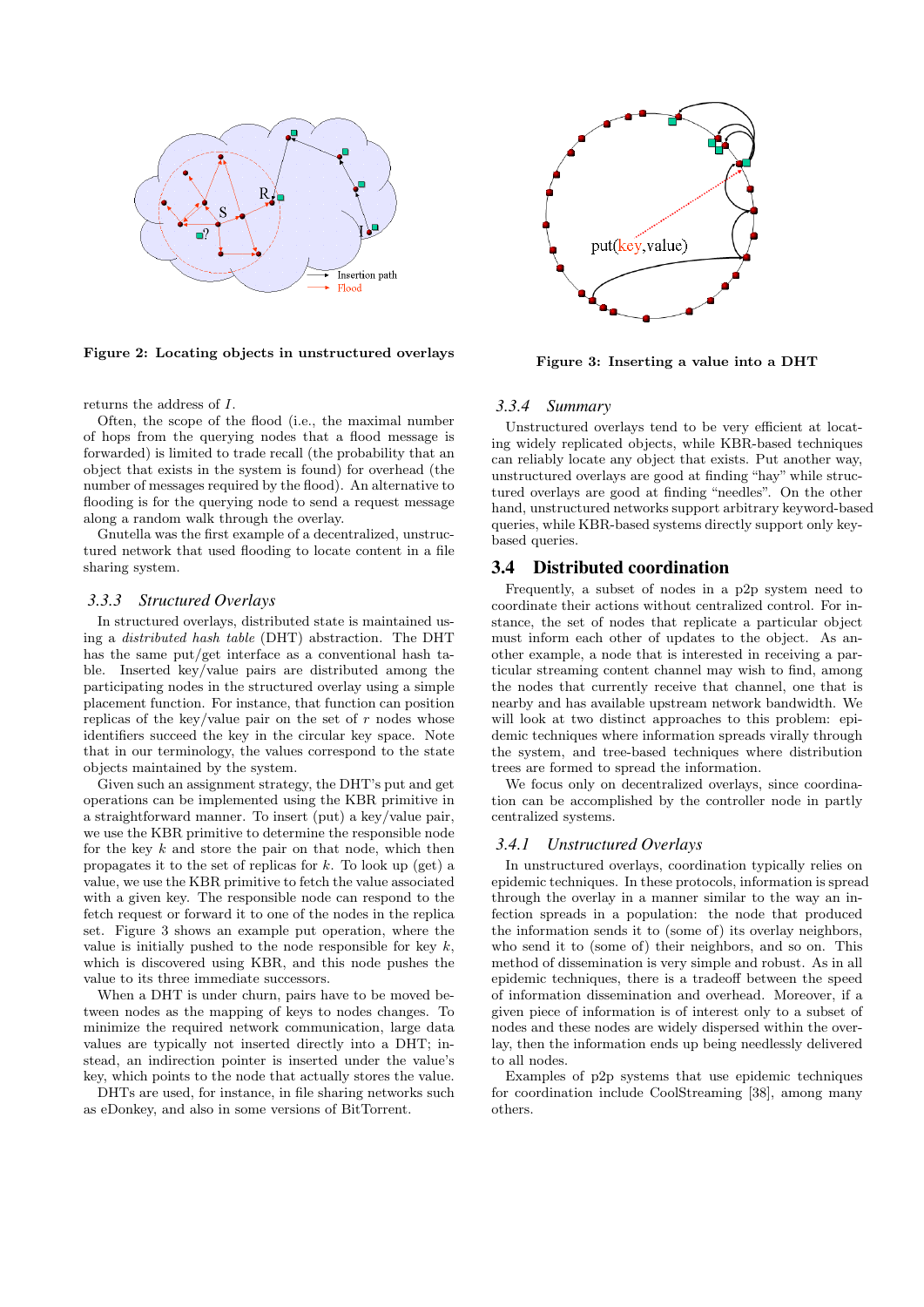

Figure 4: An example KBR tree

## *3.4.2 Structured Overlays*

In structured overlays, when a group of nodes needs to coordinate their actions in a scalable way, they typically use tree-based techniques. The basic idea is to build a tree that connects the group members (any subset of the participating nodes in the overlay). This tree can then be used to multicast messages to all members, or to compute summaries (e.g. sums, averages, minima or maxima) of state variables within the group.

Groups can be created and maintained using the KBR primitive. To join a group, a node uses KBR to route to a unique key associated with the group. The resulting union of the paths from all group members form a spanning tree rooted at the node responsible for the group's key. This KBR tree is then used to aggregate and disseminate state associated with the group, and to implement multicast and anycast. Figure 4 illustrates an example KBR tree formed by the union of the KBR routes from nodes  $A, B$ , and  $C$  to the key corresponding to the group id. This tree is rooted at node  $G$ , which is the responsible node for that key.

Because a join message terminates as soon as it intercepts the tree, group membership maintenance is decentralized, i.e., the arrival or departure of a node is noted only by the node's parent and children in the tree. As a result, the technique scales to large numbers of groups, as well as large and highly dynamic groups.

#### *3.4.3 Summary*

The epidemic techniques used for coordination in unstructured overlays are simple and robust to overlay churn, but they may not scale to large groups or large numbers of groups, and information tends to propagate slowly. The overhead for maintaining a structured overlays is proportional to the churn in the total overlay membership. Once that overhead is paid, the KBR trees enable efficient and fast coordination among potentially numerous, large and dynamic subgroups within the overlay.

## 3.5 Content distribution

Another common task in p2p systems is the distribution of bulk data or streaming content to a set of interested nodes. P2p techniques for content distribution can be categorized as tree-based (where trees are often formed with the aid of a structured overlay) and swarming (which form an unstructured overlay). Due to space constraints, we focus on the swarming protocols popularized by the BitTorrent protocol [10].

Swarming protocols are based on an unstructured overlay network. As in tree-based protocols, the content is divided into a sequence of blocks, and each block is routed to the receivers along a tree embedded in the overlay. In contrast to a tree-based protocol, however, the routing is dynamic and hop-by-hop; therefore, different blocks tend to travel along different trees through the overlay.

The basic operation of a swarming protocol is simple: once every swarming interval (say 1 second), overlay neighbors exchange information indicating which content blocks they have available. (In streaming content distribution, only the most recently published blocks are normally of interest.) Each node intersects the availability information received from its neighbors, and then requests a block it does not already have from one of the neighbors who has it.

It is important that blocks are well distributed among the peers, to ensure good bandwidth utilization (because neighboring peers tend to have blocks they can swap) and to ensure that blocks remain available when some peers leave the system. To achieve such a distribution, the system can randomize both the choice of block to download and the choice of a neighbor from whom to request the block. Bit-Torrent pursues a strategy where a node chooses to download the rarest block among all blocks held by its overlay neighbors [10].

The best known and original swarming protocol for bulk content distribution is BitTorrent [10]. Examples of swarming protocols used for streaming content include CoolStreaming [38] and PPLive [17].

## 4. CHALLENGES

Much of the promise of p2p systems stems from their independence of dedicated infrastructure and centralized control. However, these very properties also expose p2p systems to some unique challenges not faced by other types of distributed systems. Moreover, given the popularity of p2p systems, they become natural targets for misuse or attack. This section gives an overview of challenges and attacks that p2p systems may face, and corresponding defense techniques.

## 4.1 Controlling membership

Most p2p systems have open or loosely controlled membership. This lack of strong user identities allows an attacker to populate a p2p system with nodes under his control, by creating many distinct identities (such action was termed a Sybil attack  $[15]$ . Once he controls a large number of "virtual" peers, an attacker can defeat many kinds of defenses against node failure or misbehavior, e.g. those that rely on replication or voting. For instance, an attacker who wishes to suppress the value associated with some key k from a DHT can add virtual nodes to the system until he controls all of the nodes that store replicas of the value. These nodes can then deny the existence of that key/value pair when a get operation for key  $k$  is issued.

Initial proposals to address Sybil attacks required proof of work (e.g. solving a cryptographic puzzle or downloading a large file) before a new node could join the overlay [15, 34]. While these approaches limit the rate at which an attacker can obtain identities, they also make it more difficult for legitimate users to join. Moreover, an attacker with enough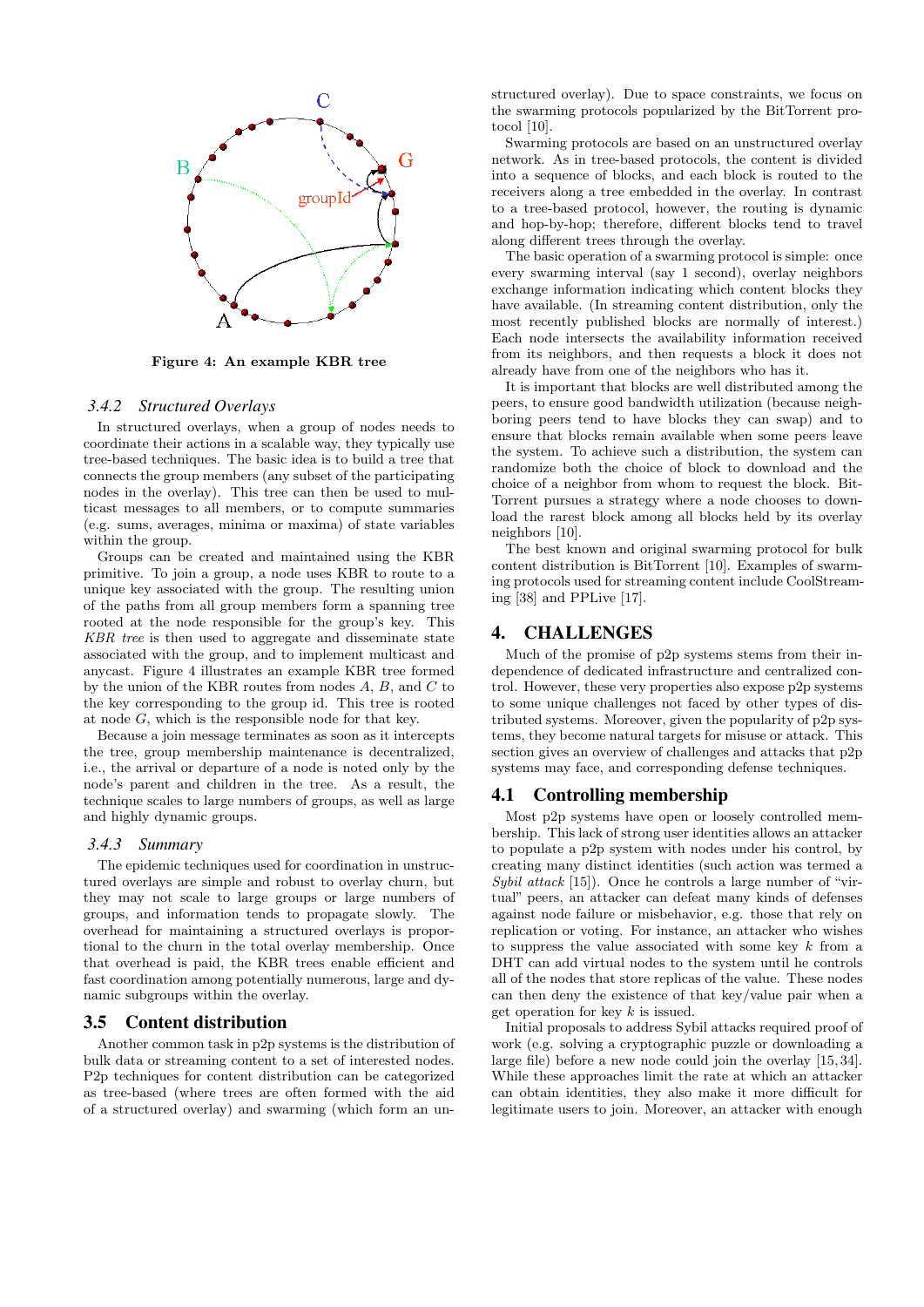time or resources can still mount Sybil attacks.

Another solution requires certified identities [7], where a trusted authority vouches for the correspondence between a peer identity and the corresponding real-world entity. The disadvantage of certified identities is that a trusted authority and the necessary registration process may be impractical or inappropriate in some applications.

## 4.2 Protecting data

Another aspect of p2p system robustness is the availability, durability, integrity and authenticity of the data that is stored in the system or downloaded by a peer. Different types of p2p systems have devised different mechanisms to address these problems.

#### *4.2.1 Integrity and authenticity*

In the case of DHTs, data integrity is commonly verified using self-certifying named objects. DHTs take advantage of the fact that they have flexibility in the choice of the keys for values stored in the DHT. By setting  $key = hash(value)$ during the put operation, the downloader can verify that the retrieved data is correct by applying the cryptographic hash function to the result of the get operation and comparing it to the original key. Systems that store mutable data and systems that allow users to choose arbitrary names for inserted content can instead use cryptographic signatures to protect the integrity and authenticity of the data. However, such systems require an infrastructure to manage the cryptographic keys.

Studies show that systems that do not protect the integrity of inserted data (including many file sharing systems) tend to be rife with mislabeled or corrupted content [8, 21]. To counter this problem of content pollution, a system called Credence was devised by researchers, and has been deployed on the Gnutella file sharing network [34]. Credence employs voting techniques, where each peer votes on whether a file is authentic or a decoy, and votes are weighted according to observations of the voting history of each peer.

#### *4.2.2 Availability and durability*

The next challenge is how to ensure the availability and durability of data stored in a p2p system. Even in the absence of attacks, ensuring availability can prove difficult due to churn. For a data object to be available, at least one node that stores a replica must be online at all times. To make sure an object remains available under churn, a system has to constantly move replicas to live nodes, which can require significant network bandwidth. For this reason, a practical p2p storage system cannot simultaneously achieve all three goals of scalable storage, high availability and resilience to churn [6].

Another challenge is that the long-term membership of a p2p storage system (i.e., the set of nodes that periodically come on-line) must be non-decreasing to ensure the durability of stored data. Otherwise, the system may loose data permanently, since the storage space available among the remaining members may fall below that required to store all the data.

## 4.3 Incentives

Participants in a p2p system are expected to contribute resources for the common good of all peers. However, users don't necessarily have an incentive to contribute if they can

access the service for free. Such users, called free riders, may wish to save their own disk space, bandwidth and compute cycles, or they may prefer not to contribute any content in a file sharing system.

Free riding is reportedly widespread in many p2p systems. For instance, in 2000 and 2001, studies of the Gnutella system found a large fraction of free riders [2,27]. More recently, a study of a DHT used in the eMule file sharing system found large clusters of peers (with more than 10, 000 nodes) that had modified their client software to produce the same node identifier for all nodes, which means these nodes are not being responsible for any keys [31].

The presence of many free riders reduces the resources available to a p2p system, and can deteriorate the quality of the service that the system is able to provide to its users. To address this issue, incentive schemes have been incorporated in the design of p2p systems.

BitTorrent uses a tit-for-tat strategy, where to be able to download a file from a peer, a peer has to upload another part of the same file in return, or risk being disconnected from that peer [10]. This provides a strong incentive for users to share their upload bandwidth, since a peer that does not upload data will have poor download performance.

A number of other incentive mechanisms have been proposed, which all try to tie the quality of the service a peer receives to how much that peer contributes [12, 24].

#### 4.4 Managing p2p systems

Whether p2p systems are easier to manage than other distributed systems is an open question.

On the one hand, p2p systems adapt to a wide range of conditions with respect to workload and resource availability, they automatically recover from most node failures, and participating users look after their hardware independently. As a result, the burden associated with the day-to-day operation of p2p systems appears to be low compared to serverbased solutions, as evidenced by the fact that graduate students have been able to deploy and manage p2p systems that attract millions of users [16].

On the other hand, there is evidence that p2p systems can experience wide-spread disruptions that are difficult to manage. For instance, on August 16, 2007, the Skype overlay network collapsed and remained unavailable for several days. The problem was reportedly triggered by a Microsoft Windows Update patch that caused many of the peers to reboot around the same time, causing a lack of resources that, combined with a software bug, prevented the overlay from recovering [30]. This type of problem may indicate that the lack of centralized control over available resources and participating nodes makes it difficult to manage systemwide disruptions when they occur. However, more research and long-term practical experience with deployed systems is needed to settle this question.

## 5. PEER-TO-PEER AND ISPS

Internet service providers have witnessed the success of p2p applications with mixed feelings. On the one hand, p2p is fueling demand for network bandwidth. Already, p2p accounts for the majority of bytes transferred on the Internet [28]. On the other hand, p2p traffic patterns are challenging certain assumptions that ISPs have made when engineering their networks and when pricing their services.

To understand this tension, we need to consider the Inter-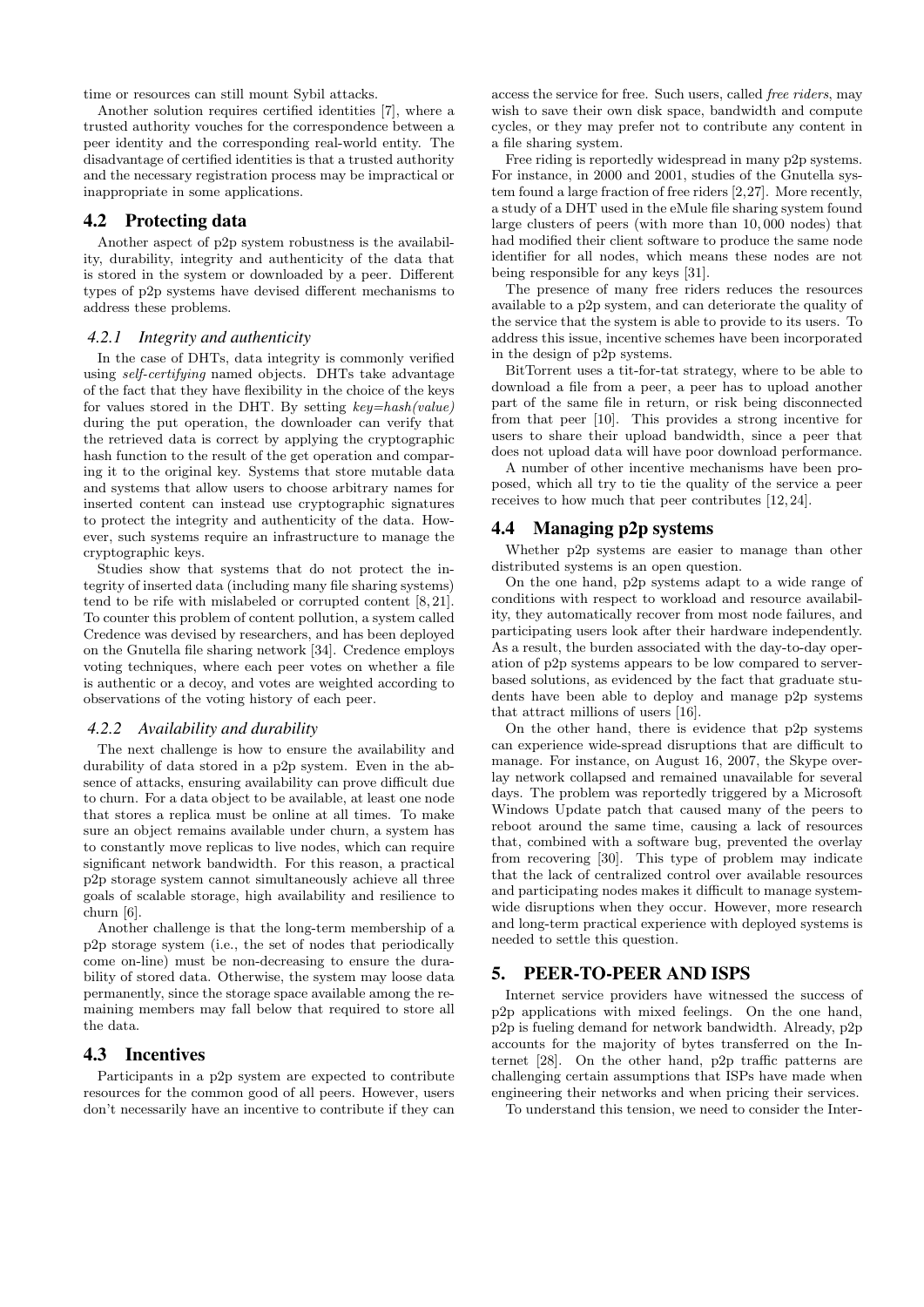net's structure and pricing. The Internet is a roughly hierarchical conglomeration of independent network providers. Local Internet service providers (ISP) typically connect to regional ISPs, who in turn connect to (inter-)national backbone providers. ISPs at the same level of the hierarchy (socalled peer ISPs) may also exchange traffic directly. In particular, the backbone providers are fully interconnected.

Typically, peer ISPs do not charge each other for traffic they exchange directly, but customers pay for the bits they send to their providers. An exception are residential Internet connections, which ISPs usually offer at a flat rate.

This pricing model originated at a time when client-server applications dominated the traffic in the Internet. Commercial server operators pay their ISPs for the bandwidth used, who in turned pay their respective providers. Since residential customers rarely operate servers (and their terms of use don't allow them to operate commercial servers anyhow), it was reasonable to assume that they generate little upstream traffic, keeping costs low for local ISPs and enabling them to offer flat rate pricing.

With p2p content distribution applications, however, residential p2p nodes upload content to each other. Unless the p2p nodes happen to connect to the same ISP or to two ISPs that peer directly with each other, the uploading node's ISP has to forward the data to its own provider. This incurs costs that the ISP cannot pass on to its flat rate customers [20].

As a result of this tension, some ISPs have started to traffic shape and even block BitTorrent traffic [14]. Whether network operators should be required to disclose such practices, and if they should be allowed at all to discriminate among different traffic types is the subject of an ongoing debate.

Independent of the outcome of this debate, the tension will have to be resolved in a way that allows p2p applications to thrive while ensuring the profitability of ISPs. A promising technical approach is to bias the peer selection in p2p applications towards nodes that are connected to the same ISP or to ISPs that peer with each other [20]. Another solution is for ISPs to change their pricing model.

A more fundamental tension is that some ISPs view p2p applications as competing with their own value-added services. For instance, ISPs that offer conventional telephone service may view p2p VoIP applications as competition, and cable ISP may view p2p IPTV applications as competing with their own IPTV services. In either case, such ISP's market share in the more profitable value-added services is potentially diminished in favor of carrying more plain bits.

In the long term, however, ISPs will likely benefit, directly and indirectly, from the innovation and emergence of new services that p2p systems enable. Moreover, ISPs may find new revenue sources by offering infrastructure support for successful services that initially developed as p2p applications.

## 6. CONCLUSION

In this article, we have sketched the promise, technology and challenges of p2p systems. As a disruptive technology, p2p creates significant opportunities and challenges for the Internet, industry, and society. Arguably the most significant promise of p2p technology lies in its ability to significantly lower the barrier for innovation. But the great strength of p2p, its independence of dedicated infrastructure and centralized control, may also be its weakness, as

it creates new challenges that will have to be dealt with through technical, commercial and legal means.

One possible outcome is that p2p will turn out to be especially valuable as a proving ground for new ideas and services, in addition to keeping its role as a platform for grassroots services that enable free speech and the unregulated exchange of information. Services that turn out to be popular, legal and commercially viable may then be transformed into more infrastructure-based, commercial services. Here, ideas from p2p systems may be combined with traditional, centralized approaches to build highly scalable and dependable systems.

- 7. REFERENCES<br>[1] 100 Billion Skype-to-Skype Minutes Served About Skype. http://about.skype.com/2008/02/100 billion\_skypetoskype\_minut.html.
- [2] E. Adar and B. A. Huberman. Free riding on Gnutella. First Monday, 5(10), Oct. 2000.
- [3] D. P. Anderson. BOINC: A system for public-resource computing and storage. In  $\ddot{GRID}$  '04: Proc. of the 5th IEEE/ACM International Workshop on Grid  $Computing,$  pages  $4\text{--}10,$   $2004.$
- [4] BBC News. One million viewers use iPlayer. http: //news.bbc.co.uk/2/hi/technology/7187967.stm.
- [5] Bittorrent (protocol) Wikipedia. http://en.wikipedia.org/wiki/BitTorrent\_ (protocol)#Adoption.
- [6] C. Blake and R. Rodrigues. High availability, scalable storage, dynamic peer networks: Pick two. In Proc. Ninth Workshop on Hot Topics in Operating Systems  $(HotOS-IX)$ , May 2003.
- [7] M. Castro, P. Druschel, A. Ganesh, A. Rowstron, and D. S. Wallach. Security for structured peer-to-peer overlay networks. In Proc. of the 5th Symposium on Operating Systems Design and Implementation (OSDI 02), Dec. 2002.
- [8] N. Christin, A. S. Weigend, and J. Chuang. Content availability, pollution and poisoning in file sharing peer-to-peer networks. In Proc. of the 6th ACM conference on Electronic commerce (EC'05), June 2005.
- [9] I. Clarke, O. Sandberg, B. Wiley, and T. W. Hong. Freenet: A distributed anonymous information storage and retrieval system. In Designing Privacy Enhancing Technologies – International Workshop on Design Issues in Anonymity and Unobservability, July 2000.
- [10] B. Cohen. Incentives build robustness in BitTorrent. In 1st Internation Workshop on Economics of P2P Systems, June 2003.
- [11] L. P. Cox, C. D. Murray, and B. D. Noble. Pastiche: Making backup cheap and easy. In Proc. of the 5th symposium on Operating systems design and implementation (OSDI'02), Dec. 2002.
- [12] L. P. Cox and B. D. Noble. Samsara: honor among thieves in peer-to-peer storage. In Proc. of the 19th ACM symposium on Operating systems principles (SOSP'03), Oct. 2003.
- [13] G. DeCandia, D. Hastorun, M. Jampani, G. Kakulapati, A. Lakshman, A. Pilchin, S. Sivasubramanian, P. Vosshall, and W. Vogels. Dynamo: Amazon's highly available key-value store. In Proc. of the 21st ACM symposium on Operating systems principles (SOSP'07), Oct. 2007.
- [14] M. Dischinger, A. Mislove, A. Haeberlen, and K. P. Gummadi. Detecting BitTorrent blocking. In Proc. of the Eigth Internet Measurement Conference (IMC 2008), Oct. 2008.
- [15] J. Douceur. The Sybil attack. In Peer-to-Peer Systems, First International Workshop, IPTPS 2002,